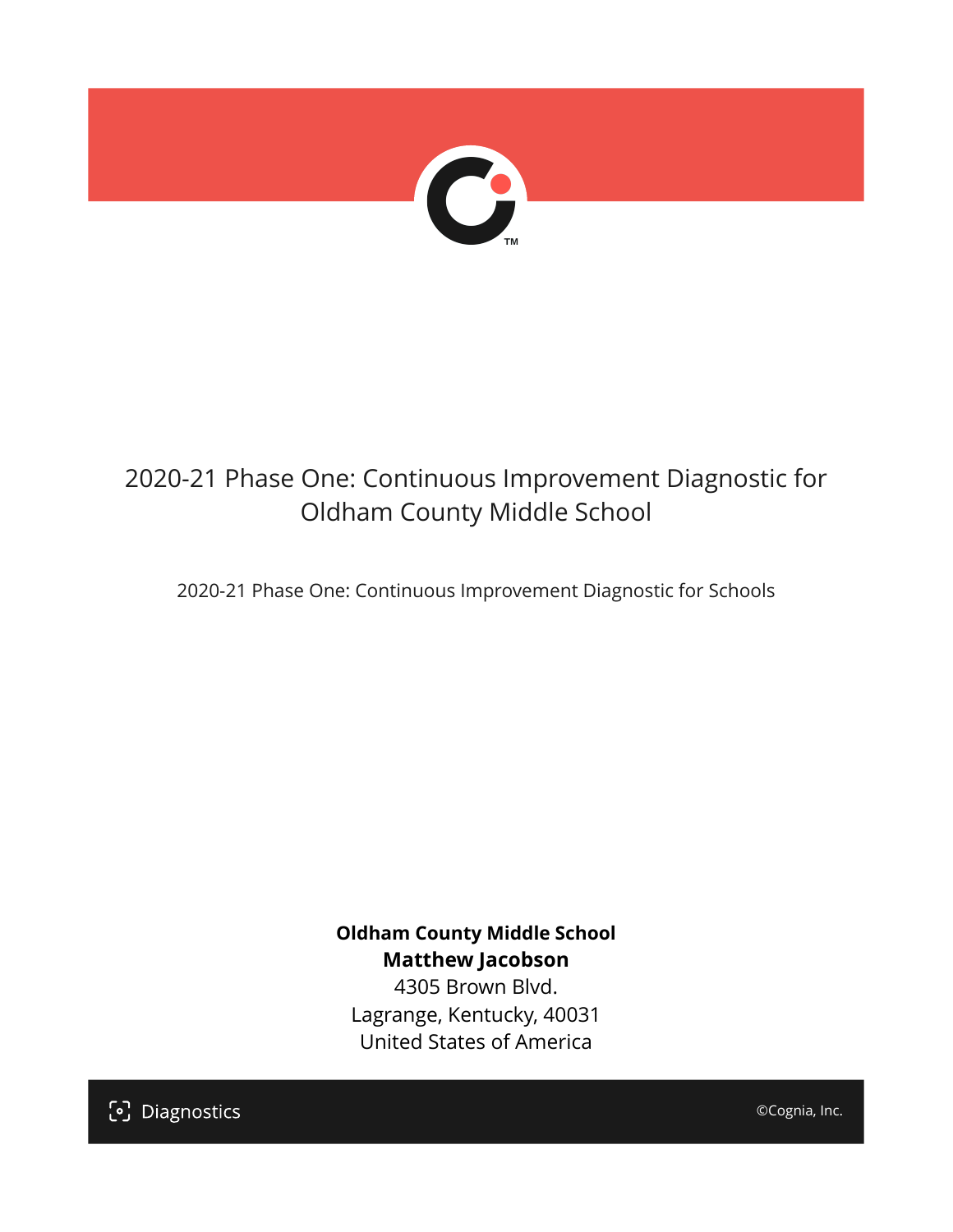2020-21 Phase One: Continuous Improvement Diagnostic for Schools - 2020-21 Phase One: Continuous Improvement Diagnostic for

Oldham County Middle School - Generated on 01/12/2021

Oldham County Middle School

#### **Table of Contents**

[2020-21 Phase One: Continuous Improvement Diagnostic for Schools](#page-2-0)[3](#page-2-0)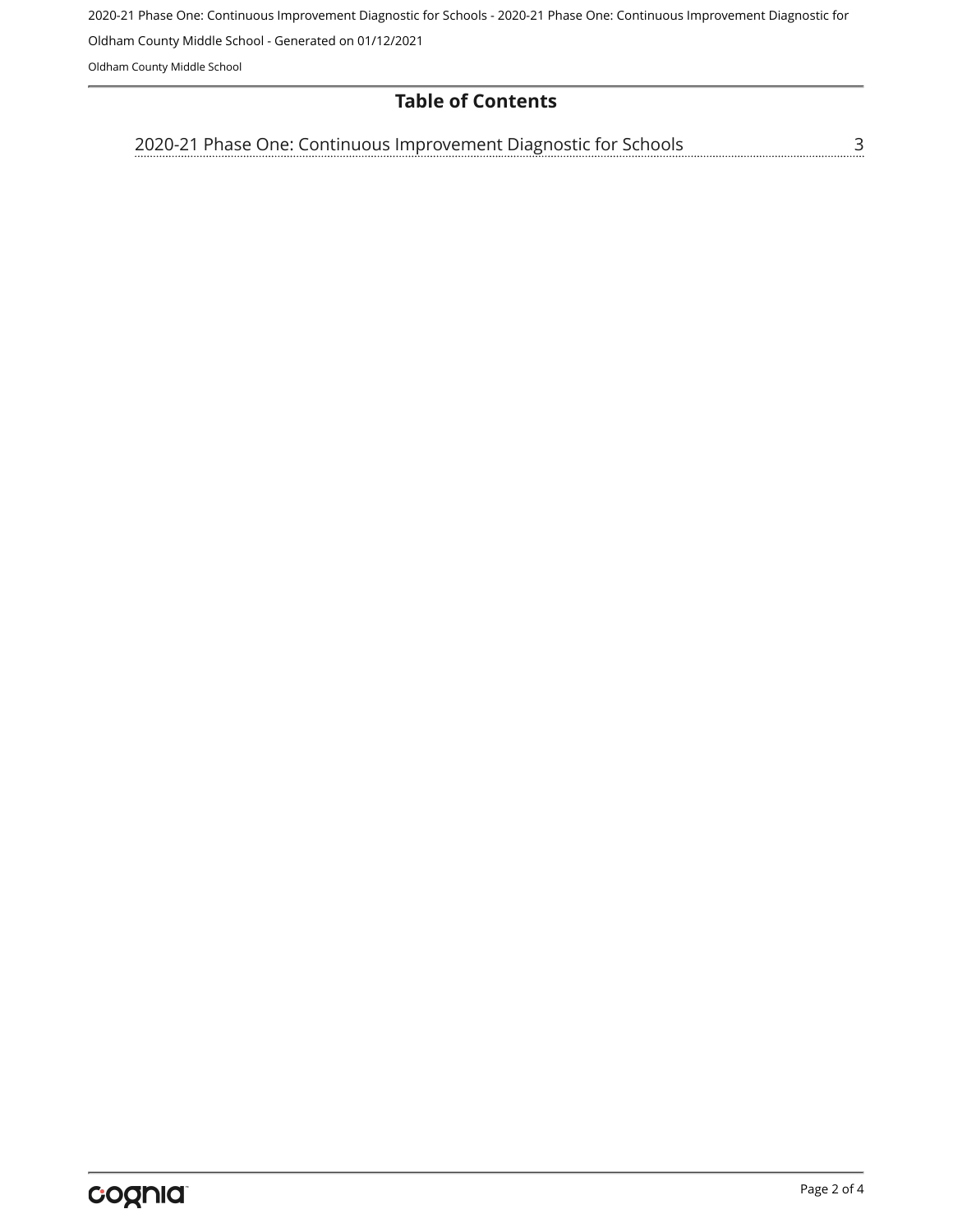2020-21 Phase One: Continuous Improvement Diagnostic for Schools - 2020-21 Phase One: Continuous Improvement Diagnostic for Oldham County Middle School - Generated on 01/12/2021 Oldham County Middle School

## <span id="page-2-0"></span>**2020-21 Phase One: Continuous Improvement Diagnostic for Schools**

. The **Comprehensive School Improvement Plan or CSIP** is defined as a *plan developed by the school council, or successor, and charter schools with the input of parents, faculty, and staff, based on a review of relevant data that includes targets, strategies, activities, and a time schedule to support student achievement and student growth, and to eliminate gaps among groups of students.*

The comprehensive school and district improvement plan process is outlined in 703 KAR 5:225. The requirements included in the administrative regulation are key components of the continuous improvement process in Kentucky and ultimately fulfillment of school, district, and state goals under the Kentucky State Plan as required by the Every Student Succeeds Act (ESSA).

While the regulation outlines a timeline for compliance purposes, the plan itself is a strategic and proven approach to improve processes and to ensure students achieve. The timeline for the school's 2020-21 diagnostics is as follows:

#### **Phase One: August 1 - October 1**

• Continuous Improvement Diagnostic for Schools

#### **Phase Two: October 1 - November 1**

- The Needs Assessment for Schools
- School Assurances
- School Safety Report

#### **Phase Three: November 1 - January 1**

- Comprehensive School Improvement Plan
- Executive Summary for Schools
- Closing the Achievement Gap Diagnostic for Schools
- Professional Development Plan for Schools

#### **Phase Four: January 1 - December 31**

• Progress Monitoring

### *As principal of the school, I hereby commit to implementing continuous improvement processes with fidelity to support student achievement and student growth and to eliminate achievement gaps among groups of students.*

Please enter your name and date below to certify.